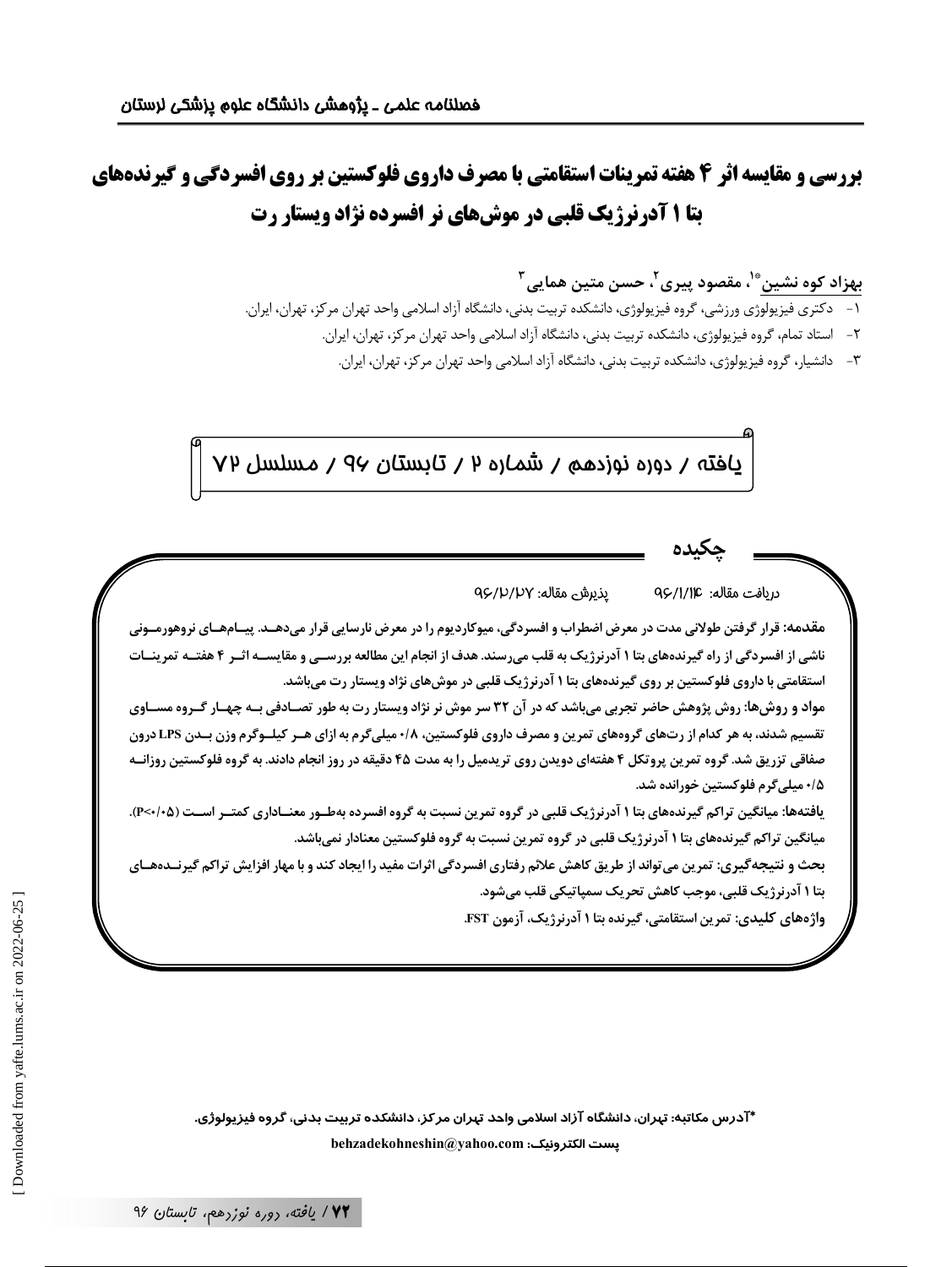#### مقدمه

افسردگی اثرات مخرب فزایندهای بر همه بافتهـا دارد (۱)، قلب ازجمله ارگانهایی حیاتی است که تحـت تـأثیر افسردگی قرار می گیبرد (۲). افسبردگی موجب تغییبرات فيزيولوژيکي در قلب مي شود (٣). فعاليت بدني به خصوص تمرینات منظم استقامتی نقش بسیار مهمـی در درمـان افسردگی دارد (۴). تمرینــات اســتقامتی انقبــاض پــذیری ميوكارديوم را افزايش مي دهد (۵)، همچنين فعاليت بدني اسـتقامتي واكـنشپـذيري ضـربان قلـب را بـه فعاليـت و تحريــک فيزيولوژيــک افــزايش مـــى‹هــد (۶). تمرينــات استقامتی فعالیت اعصاب خودمختار را تعدیل مـی کننــد و درنتیجه تون سمپاتیکی را کاهش و تون پاراسـمپاتیکی را افزایش می دهند (۷).

کارکرد درست دستگاه قلبے به وسیله هماهنگی چندین دستگاه عصبی هورمونی در بدن انجـام مـی¢یــرد. دستگاه آدرنرژیک (سمپاتیکی) سیستم عصبی خودمختـار (ANS) نقش كليدي در هـر دوي حـالات فيزيولـوژيكي و پاتولوژیکی دارد (۸). مواد ناقل عصبی میـانجی بـرای ایـن تغییرات، اپینفرین و نوراپینفرین میباشند. اپینفرین یا آدرنالین عمدتاً از مـدولای فـوق کلیــه ترشـح مـیشـود و نوراپینفرین یا نورآدرنالین از ترمینالهای عصبی سمپاتیکی آزاد میشود (۹). این نوروهورمونها یا مـواد میـانجي بـر روي سـطح سـلولهـا اثـر خـود را از طريـق گیرندههای اختصاصی بتا آدرنرژیک اعمال می کننـد (١٠). گیرندههای بتا ۱ آدرنرژیک در قلب مسئول انتقـال پیـام عصبی و هورمونی به درون سلولهای میوکاردیوماند و دائماً در پاختههای قلبی سالم بیان می شوند بهطـوری کـه ۷۵ تا ۸۰ درصد کـل گیرنـدههـای بتـا قلبـی را تشـکیل مردهند (۱۲،۱۱).

در بررسیهای سلولی مولکولی قلب تعـداد یـا تـراکم گیرندههای بتاآدرنرژیک اندازهگیری نشـدهانـد و مشـخص نیست که تراکم آنها در پی تمـرین و ورزش چـه تغییـری

می کند، با این حال اندازهگیریهای غیرمستقیمی صـورت گرفتـه اسـت. بــاربير و همكــاران در پــژوهش بــر روى موشهای نژاد ویستار رت گزارش دادنـد کـه پـس از ١٢ هفته تمرینات فزاینده تریدمیل تراکم گیرنـدههـای بتـا ١ آدرنرژیک در بطـن راسـت ۲۰٪ و در دهلیــز راسـت ۳۳٪ کاهش یافته در حالی کـه در دهلیـز و بطـن چـپ تغییـر مشاهده نکردند. آنها با حذف ژنها برای یک گیرنده نشان دادند که با حذف یک گیرنده تعدیل اندکی در پارامترهای همودینامیکی ایجاد مےشود، آنها تعداد گیرنـدههـا را انـدازهگیــری نکردنــد و بــه انــدازهگیــری پارامترهــای همودینامیکی اکتفا کردند، با این حال نتیجهگیری کردنـد که حذف دائمی یک نـوع گیرنـده منجـر بـه تغییـرات در تراکم و عملکرد سایر انواع گیرندهها میشود. همچنین بـه منظـور ارزيــابي اثــرات تمرينــات اســتقامتي بــر روى گیرندههای بتا ۱ آدرنرژیک قلبی روی رتها به این نتیجه رسیدند که ۶ هفته تمرینات استقامتی بر روی تریدمیل تراکم گیرندهها را افزایش میدهد (۱۳).

پژوهش حاضر با هدف بررسی و مقایسه اثر یک برنامه تمرین پرشدت استقامتی دویـدن روی تریـدمیل و داروی ضد افسردگی فلوکستین بر روی تراکم گیرندههـای بتـا ۱ آدرنرژیک قلبی در موشهای نـر نـژاد ویسـتار رت انجـام گرفته است.

# مواد و روشها

### جامعه مورد مطالعه

روش پژوهش حاضر تجربی میباشد و با طرح پژوهش مقایسـه چهـار گـروه در یـک متغیـر انجـام شـد. در ایـن پژوهش ۳۲ سر موش نر نژاد ویستار رت بهطور تصادفی به چهار گروه شامل ۸ سـرگروه تمـرين (Train)، ۸ سـرگروه افســرده (Lps)، ۸ ســرگروه مصــرف داروي فلوكســتين (Flux) و ۸ سـرگروه كنتـرل (Cont) تقسـيم شـدند. ۲۴ ساعت پس از انتقال رتها بـه آزمایشـگاه، رتهـای همـه گروهها برای آشنا سازی با آزمون شنای اجباری ( Forced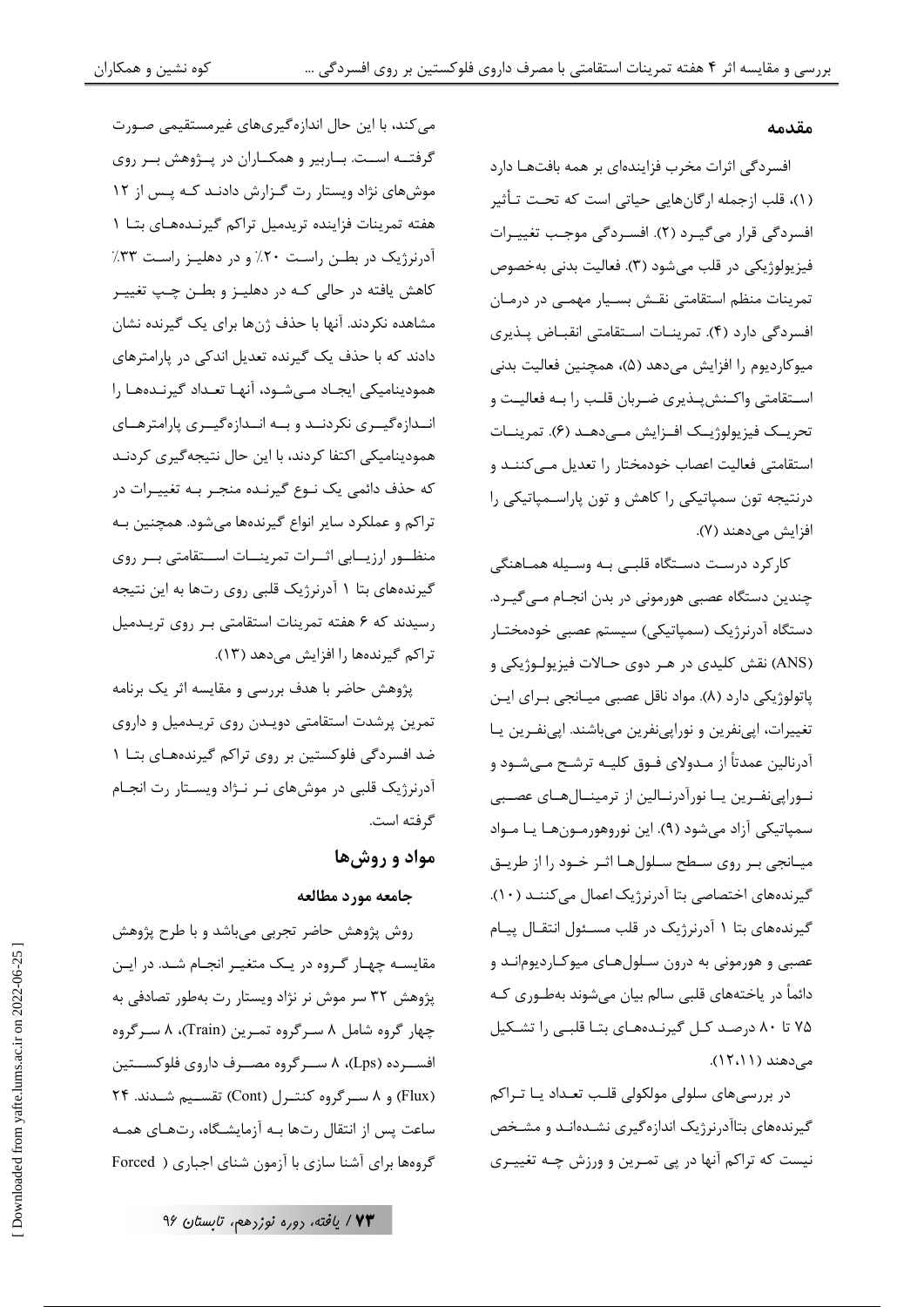Swimming Test) یا به اختصار FST، جداگانه برای مدت ۱۵ دقیقه درون ظرفی استوانهای شکل به عمق ۴۰ و قطر ۲۰ سانتی متر از جنس پلکسی گلاس که محتـوی آب بـود قرار گرفتند و در پایان با حوله خشک شده به قفس محـل نگهداری بر گردانده شدند.

# پروتکل دارویی پژوهش

۲۴ ساعت پس از آشنا سـازی اولیـه بـه هـر کـدام از رتهای گروههای افسرده، تمـرین و گـروه مصـرف داروی فلوکستین، ۰/۸ میلی گرم به ازای هـر کیلـوگرم وزن بـدن عامل ایجاد افسردگی در جوندگان Lipopolysaccharide یا به اختصـار LPS بـه شـكل درون صـفاقى تزريـق شـد، محلول LPS پیش از تزریق با ۱ میلیگرم محلـول سـالین , قيق شد (١٣).

# آزمون شنای اجباری (FST)

برای بـار دوم رتهـای همـه گـروههـای پـژوهش در آزمون FST که یـک آزمـون اسـتاندار بـرای اثبـات بـروز افسردگی در جوندگان میباشد شرکت داده شدند به ایـن ترتيب كه هر رت به مدت ۵ دقيقــه درون ظـرف پلكســي گلاس محتوی آب قرار داده شد. عمق آب به گونهای بــود كـه رتهـا چـارهاى جـز شـنا كـردن و مانـدن درون آب نداشتند. زمان بیحرکت بودن هـر رت بـه عنـوان رکـورد FST برای آن ثبت شد.

# پروتکل تمرینی

گروه کنترل و گروه افسرده در هیچگونه برنامه تمرینی شرکت داده نشدند، گروه تمـرین یـک پروتکـل تمـرین ۴ هفتهای دویدن روی تریدمیل با سرعت ۲۰ متر در دقیقـه را به مدت ۴۵ دقیقه در روز انجام دادند، سرعت دویدن از ۱۸ متر بر دقیقه در روز نخست آغاز شد و به تدریج ظرف ۴ روز به مقدار بیشینه افـزایش یافـت. برنامـه تمرینــی در ابتدا از روزی ۳۰ دقیقه آغاز شد و ۳ دقیقه در روز افزایش یافت تا آزمودنیها بتوانند با مقدار بار نهایی سازگار شوند، به رتهای گروه فلوکستین هر روز میـزان ۰/۵ میلـیگـرم

قرص فلوکستین تهیه شده از شرکت روژان آزما به شـکل خوراکی خورانده شد. رتهای گروه افسرده و گروه مصرف داروي فلوكسـتين پـس از تزريــق LPS در هــيچ برنامــه تمرینـــ شــرکت داده نشــدند و در آزمایشــگاه در محــل نگهداری سایر رتها نگهداری شدند و از برنامـه تغذیـهای سایر رتها کـه شـامل دسترسـی آزاد بـه آب و غـذا بـود برخـوردار شـدند. طـول دوره روشـنايي و تـاريكي مطـابق شرایط استاندارد ۱۲ به ۱۲ بود. ۲۴ ساعت پس از آخـرین جلسه تمرین آزمودنیهای هر سـه گـروه قربـانی شـدند و بافت میوکاردیوم به وسیله متخصص آزمایشگاه جداسازی شد.

آماده سازی و تهیه مایع رویی بافت

بافتها به روش هموژنیزه کردن با استفاده از دستگاه هموژنایزر IKA محصول کشور اتریش همـوژنیزه شـدند و مایع روپی گردآوری شد.

آماده سازی نمونهها

نمونههای گردآوری شده با استفاده از تکنیک الایـزا و کیتهای سمپلینگ گیرندههای بتا ۱ آدرنرژیک محصـول شركت آمريكايي- چينې ZellBioGMbH مـورد تجزيــه و تحليل قرار گرفتند.

پس از جداسازی بافت میوکـاردیوم و شستشــو بــا آب مقطر برای خون زدایی تمام نمونهها بر اساس استاندارد m ۱۰۰ در ۷/۴ PH بـا اسـتفاده از محلـول PBS و دسـتگاه هموژنایزر، هموژنیزه شـدند (۱۰۰ میلـه ِلیتـر بافـت بـر ۱ میلی لیتر بافر)، محلول ضد پروتئــاز در مرحلــهی PBS بــه نمونهها افزوده شد. در پایان مایع رویی با دقت و احتیـاط گردآوری شد. پس از گردآوری و آماده نمودن نمونهها ml ۱۰۰ از هر نمونه ۹۰ دقیقه در دمای ۳۷ درجه سانتی گراد انکوبه شد. سپس هر نمونه با ۱۰۰ µl شناسـاگر بیــوتینی شده Ab به مدت ۶۰ دقیقـه در دمـای ۳۷ درجـه انکوبـه شد. هر نمونه با استفاده از بافر ۳۰۰ با سه بار رقیقسازی شد، ۱۰۰ ml محلول HRP به نمونههـا افـزوده شـد و بـه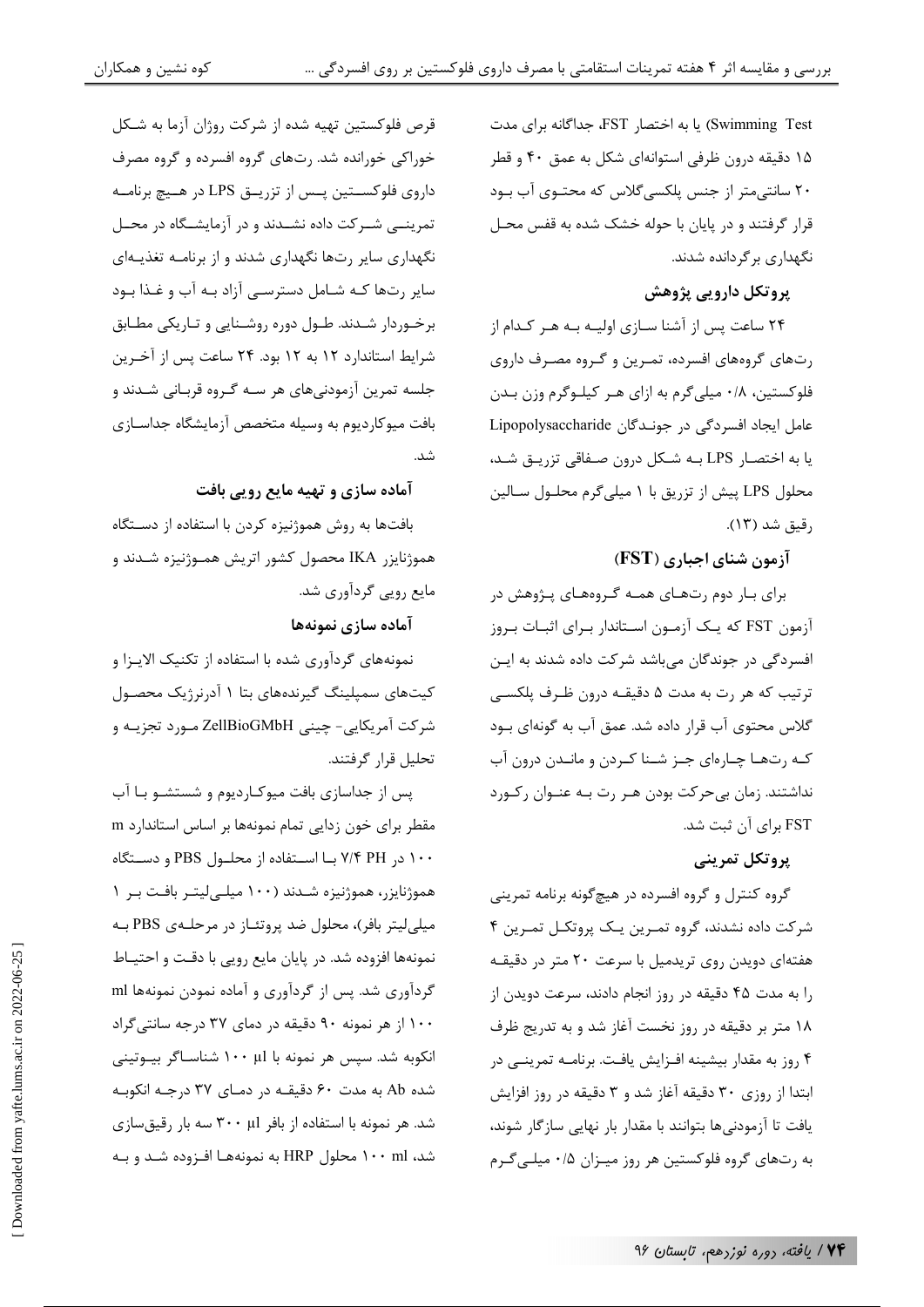مدت ۳۰ دقیقه در دمای ۳۷ درجه انکوبـه شـدند. دوبـاره تمام نمونهها با استفاده از ۳۰۰ بافر رقیق کننده شسـته شدند. سپس ۹۰ µ۱ ماده واکنشگر سوبسترا بـه صـفحات افزوده شد و به مدت ۱۵ دقیقه در دمای ۳۷ درجه انکوبـه شدند. در پایان این مراحل ۳۰ µl محلول متوقـف کننـده افزوده شد و بلافاصـله نمونــههـا در طــول مــوج ۴۵۰ ۴۵۰ اسپکتروفتومتری شدند، نتایج قرائت شـده، بـا اسـتفاده از نمودار حساسيت استاندارد شركت توليدكننده كيتها كـه دارای حساسیت ۷۸ تا ۵۰۰۰ پیکوگرم بر میلی لیتر بودنـد محاسبه شدند.

آناليز آماري

نتايج پيش و پس آزمون FST با اسـتفاده از آزمـون T برای نمونههای وابسته به منظور اثبات اثرات تزریق داروی LPS که برای افسرده کـردن رتهـا تزریـق شـده تحلیـل شدند. دادههای پیش آزمون و پس آزمون FST بـرای هـر گـروه بـا اسـتفاده از آزمـون T جفـت نمونـهای در سـطح معناداری α<۰/۰۵ تحلیل شـدند. دادههـای گیرنـدههـای قلبی نیز با استفاده از ANOVA یک راهــه بــا اســتفاده از نرمافزار SPSS نسخه ۲۲ مورد تحلیل قرار گرفتند.

### بافتهها

### $FST$  نتايج

نتایج آزمونهای T برای نمونههای جفت شـده بـرای آزمون FST در جدول شماره ۱ آورده شـده اسـت. نتـايج آزمون T جفت نمونهای برای پیش آزمون و پس آزمون در گروه کنترل برای آزمون FST نشان مےدهـد کـه تفـاوت معناداري بـين نتـايج پـيش و پـس آزمـون وجـود نـدارد T در برابر ۱۵۴=M، ۱۰+۰(P>۰/۰۰). نتـايج آزمـون T برای پیش آزمون و پـس آزمـون در گـروه افسـرده بـرای آزمون FST نشان میٍ دهد که در سـطح ۰/۰۰۱×۵ تفـاوت معنــاداري بــين نتــايج پــيش و پــس آزمــون وجــود دارد T در برابر ۲۱۱=M، (۰٫۰۰۰-P). نتـایج آزمـون T برای پیش آزمـون و پـس آزمـون در گـروه تمـرین بـرای

آزمون FST نشان می0هد که در سطح α>۰/۰۰۱ تفـاوت معنــاداري بــين نتــايج پــيش و پــس آزمــون وجــود دارد M=۱۸۷) در برابر ۱۶۴=M، ۱۰+>P). نتـايج آزمـون T برای پیش آزمون و پس آزمون در گروه مصرف داروی فلوکستین برای آزمون FST نشان میدهـد کـه در سـطح α>٠/٠٠١ تفاوت معناداري بين نتايج پيش و پس آزمون وجود دارد (۱۸۶=M در برابر ۱۹۷=M، ۲۰۰۱+.).

کوه نشین و همکاران

### نتایج گیرندههای بتا ۱ آدرنرژیک

در جدول شـماره ٢ نتـايج جـدول تحليـل واريـانس ANOVA نشان می دهد که حـداقل یکـی از میـانگینهـا



نمودار ١ . مقايسه نتايج حاصل از الايزا و پراكندگي دادهها برحسب واحد پیکوگرم بر میلی لیتر مایع روپی

 $\sigma$ دارای تفاوت معنادار است (F=۱۳، ۲۰۵ $\alpha$ ۰۰ (Sig=۰/۰۱۴ نتايج آزمون تعقيبي تـوكي بـراي دادههـاي ANOVA در جدول شماره ۳ آمده است. این نتایج نشان میدهنـد کـه میانگین تراکم گیرندههای بتا ۱ آدرنرژیک قلبے در گـروه تمرین نسبت به گروه کنترل معنادار نمـیباشـد. میـانگین تراکم گیرندههای بتا ۱ آدرنرژیک قلبـی در گـروه تمـرین نسبت به گروه افسرده معنادار میباشد (P<٠/٠۵). میانگین تراکم گیرندههای بتا ۱ آدرنرژیک قلبـی در گـروه تمرین نسـبت بـه گـروه فلوكسـتین معنـادار نمـیباشـد. میانگین تراکم گیرندههای بتا ۱ آدرنرژیک قلبی در گروه افسـرده نسـبت بـه گـروه كنتـرل معنـادار مـىباشـد (P<۰/۰۵). میانگین تراکم گیرنـدههـای بتـا ۱ آدرنرژیـک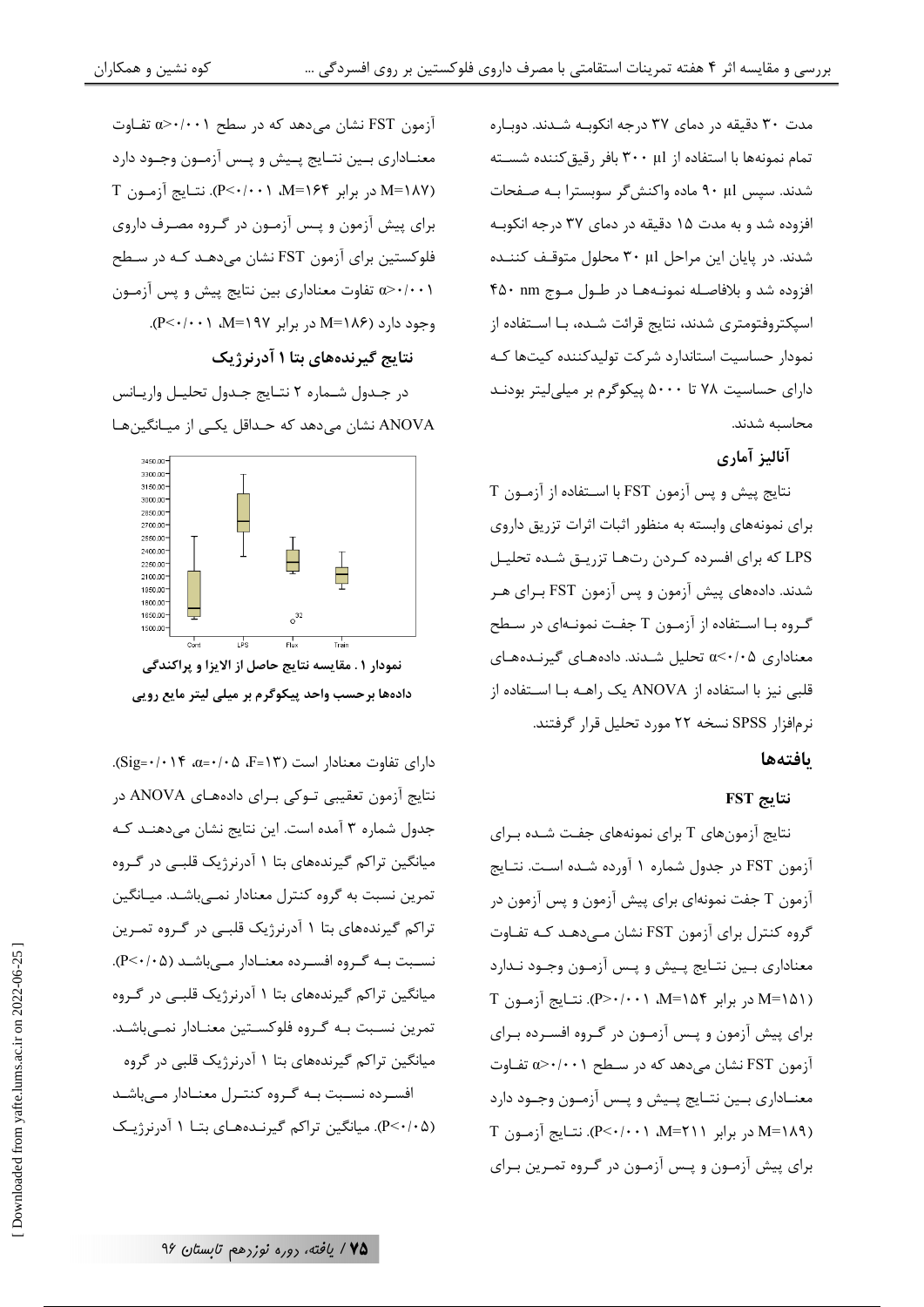قلبي در گروه افسرده نسبت به گـروه فلوکســتين معنــادار مے باشد (P<٠/٠۵). میانگین تراکم گیرندههای بتـا ۱ آدرنرژیـک قلبـی در گروه کنترل نسبت به گروه فلوکستین معنادار نمی باشد.

جدول ۱. آزمون T جفت نمونهای برای پیش و پس

آزمون گروههای پژوهش در نتایج FST

| $Sig. (2-$                              | T             | کران   | کران          | FST1-FST2     |  |
|-----------------------------------------|---------------|--------|---------------|---------------|--|
| tailed)                                 |               | YL     | يايين         |               |  |
| $\cdot$ / $\cdot$ $\Delta$ $\Upsilon$   | $-\mathsf{r}$ |        | $-\mathsf{Y}$ | گروه کنترل    |  |
| $\cdot$ / $\cdot$ \ \                   | -6            | $-1$ . | $-\tau f$     | گروه افسر ده  |  |
| $\cdot$ / $\cdot$ $\uparrow$ $\uparrow$ | ۱۱            | ۲۹     | ۱۵            | گروه تمرين    |  |
| $\cdot$ / $\cdot$ $\tau$                | $-Y$ ۴        | -۹     | $-11$         | گروه فلوکستین |  |

در صورتی که Sig. (2-tailed) - باشد و دامنه بالا و پایینی صفر را در بر بگیرد همچنین نمره T درون دامنه قرار بگیرد در این صورت میتوان گفت که تفاوت معناداری وجود ندارد.

### جدول ۲. نتایج تحلیل واریانس یک راهه برای آماره تراکم

#### گیرندههای بتا ۱ آدرنرژیک قلبی

| Sig.  | F  | درجه ازادی | جمع مربعها     |             |
|-------|----|------------|----------------|-------------|
| .1.19 | ۱۳ |            | ۳۶۰۹۳۸۴        | بین گروهها  |
|       |    | ۲۸         | <b>TFFV141</b> | درون گروهها |
|       |    | ۳۱         | ۶۰۵۶۵۴۲        | كل          |

#### جدول ۳. نتایج آزمون تعقیبی توکی برای دادههای جدول **ANOVA**

| ۹۵٪ فاصله اطمينان    |                              |                                   |                               |           |          |
|----------------------|------------------------------|-----------------------------------|-------------------------------|-----------|----------|
| كران                 | کران                         | Sig.                              | ميانگين<br>$(I-J)$            | ستونها    | , دیفها  |
| بالا                 | پايين                        |                                   |                               |           |          |
| ۱۷۵                  | $-54$                        | $\cdot$ / $\cdot$ $\cdot$ $\cdot$ | $-YYY$                        | تمرين     |          |
| $-\Delta \cdot 5$    | ۱۳۱۴                         | $\cdot$ / $\cdot$ / $\cdot$       | $-9.1$                        | افسر ده   | كنترل    |
| ٧٨                   | $-YY$                        | .1.7A                             | $-\mathbf{r}\mathbf{r}\Delta$ | فلو كستين |          |
| ۶۳۱                  | $-1Y\Delta$                  | $\cdot$ / $\cdot$ $\cdot$ $\cdot$ | <b>TTY</b>                    | كنترل     |          |
| $-YV$                | $-1.8$                       | . / 77                            | $-5\lambda t^*$               | افسرده    | تمرين    |
| ۳۰۶                  | $-\Delta \cdot \cdot$        | $\cdot/\cdot\cdot$ 9              | $-9V$                         | فلوكستين  |          |
| ۱۳۱۴                 | $\Delta \cdot 5$             | $\cdot/\cdot$ ) )                 | 91.                           | كنترل     |          |
| ۱۰۸۶                 | <b>TYA</b>                   | . / 77                            | $\gamma_{\Lambda} \gamma^*$   | تمرين     | افسر ده  |
| ۹۸۸                  | ۱۸۱                          | .1.57                             | $\triangle\Lambda\triangle^*$ | فلوكستين  |          |
| <b>YYA</b>           | $-\mathsf{Y}\Lambda$         | $\cdot/\cdot\tau$                 | ٣٢۵                           | كنترل     |          |
| $\Delta \cdot \cdot$ | $-\mathbf{r}\cdot\mathbf{r}$ | .1.99                             | ٩٧                            | تمرين     | فلوكستين |
| $-1A$                | $AAP -$                      | .1.57                             | $-\Delta\lambda\Delta^*$      | افسر ده   |          |

علامت \* نشاندهنده تفاوت معنادار در میانگینهاست.

### بحث و نتيجهگيري

افسردگی فرایند ذهنی است و عوامل چندی در درمان و بهبود آن دخيـلانـد. از ايـن عوامـل، عوامـل شـناختى میباشند (۵) که بـا فراینــدهای فیزیولــوژیکی ازجملــه بـا سلامت قلبی عروقی ارتباط دارند و میتوانند کارایی قلبی را بهبود داده یا منجـر بـه نارسـایی قلبـی شـوند. بـر اثـر افسردگی تون سمپاتیکی افزایش مییابد همچنین تخلیـه نوراپینفرین گردشی و نیز تخلیه سمپاتیکی بر روی قلب افزایش مـیابـد (۱۴) در کنــار ایــن تحـولات تعــداد گیرندههای بتا ۱ آدرنرژیک هم افزایش می یابد. همـه ایـن تعديلات در كنار هم از جنبه تئوري موجب القـاي تـاكي کاردی شدید مے شوند (۱۵) کـه یکـی از عوامـل نیرومنـد خطرزای قلبی عروقی است (۱۶). انجـام برنامــه تمرینــات استقامتی در کوتاه مدت اگر چه نه بهطـور کامـل امـا تـا حدود زیادی می تواند این تغییرات را مهار کند. نتایج ایـن پژوهش نشان میدهند که از جنبـه شـناختی رهـا کـردن یندون مداخلیه بیمیاری افسیردگی همیان گونیه کنه از , کوردهای FST در پیش آزمون و پس آزمون در گروه افسـرده (۲۱۱ج $_{\rm FST\ Post}$  در مقابـل ۱۸۹ $_{\rm FST\ Post}$  در مقایســه بــا گــروه کنتــرل (۱۵۱=FST Pre در مقابــل M FST Post=۱۵۴) برمی آید در صورتی که به شـکل درمـان نشده و بدون مداخله رها شود موجب بروز رفتار ناامیدانـه شدیدتر میشود که نشانه بـدتر شـدن علائـم بیمـاری|نـد (۱۶). به همین ترتیب تراکم گیرندههای بتـا ۱ آدرنرژیـک نیز در گروه افسرده نسبت به گروه کنترل افزایش معنــادار ۱۳٪ را نشان میدهد در حالی که گروه تمرین که در ابتدا میانگین FST پیش آزمون مشـابه گـروه افسـرده داشـتند (M=۱۸۷ در براب (M=۱۸۹) در پایان برنامـه تمرینــی ۴ هفتهای رکوردها با هم متفاوتترند مشاهده مے شـود کـه ر کوردهای گروه افسرده ۲۱۱ بدتر شدهاند در حالی که در گروه تمرین رکوردها بهبود یافتـهانـد N=۱۶۴ و حتـی از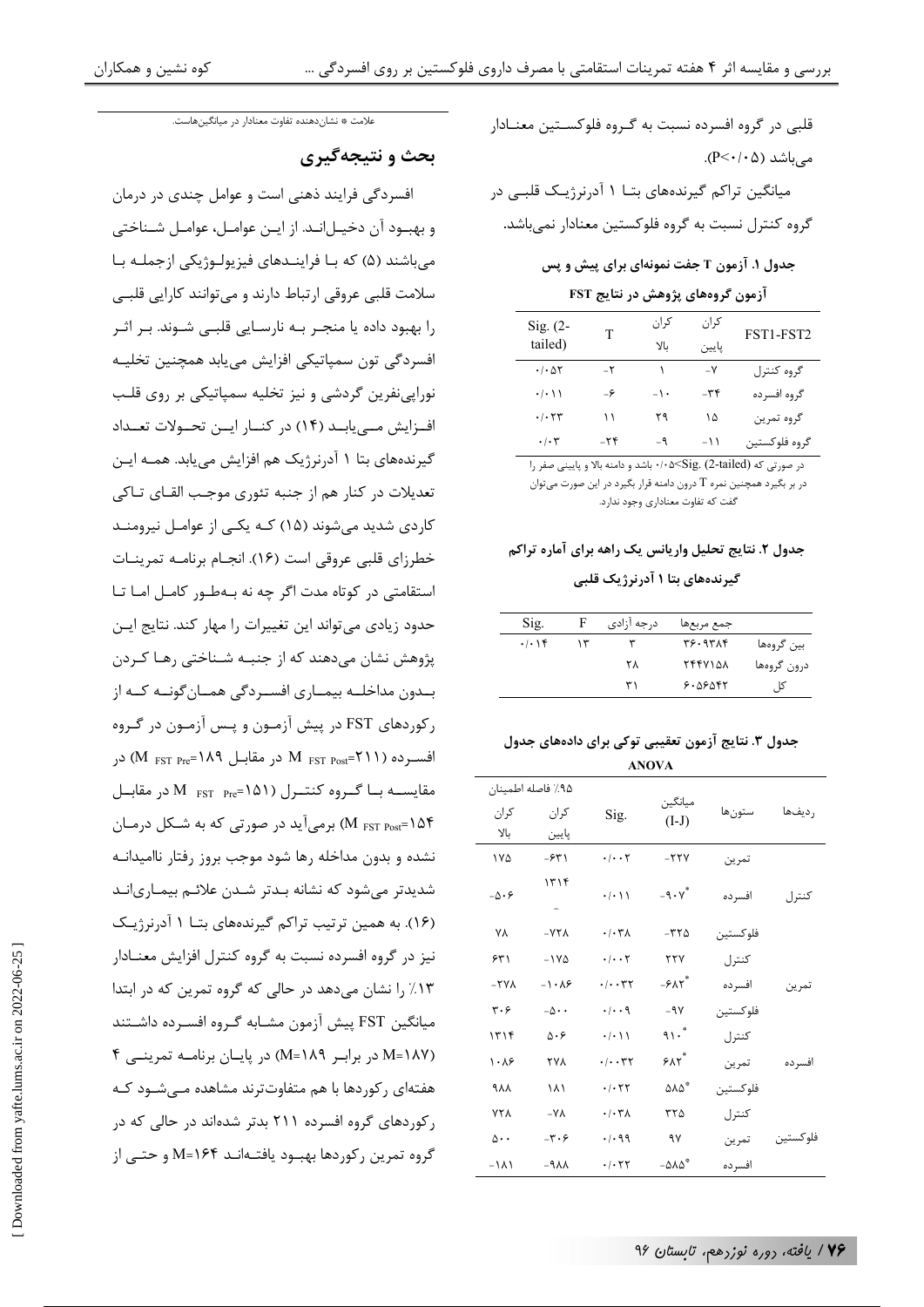رکوردهای پیش آزمون نیز کمترند. با در نظر گـرفتن ایـن نکته که رکوردهای FST شامل زمانهای بیتحرکـیانـد و رکوردهـای بیشـتر نشـانه افسـردگی بیشـترند، بنـابراین می توان نتیجه گرفت که انجام برنامه تمرینـات اسـتقامتی می تواند به کاهش رفتار افسردگی منجر شود.

میانگین گیرندههای بتـا ۱ آدرنرژیـک قلبـی در گـروه افسرده ۲۴٪ از گروه تمرین بیشتر است کـه ایـن افـزایش معنادار میباشد. این نتایج نشـان مـیدهنـد کـه نـه تنهـا تمرین میتواند از طریق کاهش علائـم رفتـاری افسـردگی اثرات مفيـد را ايجـاد كنـد بلكـه بـا مهـار افـزايش تـراكم گیرندههای بتا ۱ آدرنرژیک قلبی موجب کـاهش تحریـک سمپاتیکی قلب را فراهم آورد. این نتایج با نتایج اندرسـون و همکاران همخوانی دارد البته آنها تراکم گیرنـدههـا را در رتهای سالم و ورزیده با هم مقایسه کردند (١٧). می توان با تعمیم نتایج آنها در کنار یافتههای پژوهش حاضر نتیجه گرفت که انجام برنامه تمرینات استقامتی می تواند مـانع از افزایش بی رویه تعداد گیرندههـای بتـا ۱ آدرنرژیـک قلبـی شود در نتیجه شدت تخلیـه سـمپاتیکی بـر روی قلـب را تعدیل کند. تمرین نسبت به گروه کنترل نمی تواند موجب مهار کامل افزایش گیرندههای بتا ۱ آدرنرژیک شـود و بـه هر حال مقداری افزایش در تراکم گیرنـدههـا در رتهـایی که افسرده بودهاند و برنامه تمرینی استقامتی ۴ هفتهای را گذراندهاند ایجاد شده است (۱۲٪ نسبت به گروه کنتـرل) اما این تفاوت معنادار نیست. مشابه این نتـایج تـاکنون در هيچ گزارش پژوهشي منتشر نشده است، البتـه تغييـرات عصب رسـاني و تعـديل تـون سـمپاتيكي متعاقـب بـروز افسردگی توسط شریور و استریهاگن گـزارش شـده اسـت  $(\lambda)$ .

این نتایج در کنار سایر نتایج پـژوهش حاضـر (نمـودار ١) نشان میدهند که اگر افسردگی بدون هیچ مداخلـهای رها شود هم از جهت بروز نشانههای رفتار وخیمتر میشود (ركوردهاي FST) و هم از جهت آثار مخرب فيزيولـوژيكي

بر روی قلب (افزایش گیرندههای بتا ۱ آدرنرژیک). بـا ایـن وجود انجام یک برنامه تمرینی استقامتی میتواند تا حدود زیادی مانع از تشـدید آثـار فیزیولوژیـک گـردد (١٩) و از دیدگاه رفتاری نیز رکوردهای پس آزمون گـروه تمـرین نشان دهنده ی مهار و کنترل فراینـدهای رفتـاری ناشـی از افسردگی میباشد. مصرف داروی فلوکستین بـه عنـوان درمان رایج بـرای افسـردگی موجـب كـاهش معنـادار در رکوردهای FST نشد با ایـن حـال بـا توجـه بـه دادههـای جدول ۳ میتوان گفت که انجام یک برنامه تمرینی دویدن استقامتی یا مصرف مکمل فلوکستین به مقدار ۰/۵ میلی گرم در روز می تواند مانع از بروز تغییرات معنـادار در گیرندههای قلبی بتا ۱ آدرنرژیک در موشهای ویستار رت افسرده شود. همچنین عدم بروز تغییرات معنادار در تراکم گیرندههـا در گـروه مصـرف فلوکسـتین نسـبت بـه گـروه کنتـرل و تمـرین نشـان‹هنـده تـأثیر مثبـت برنامـههـای تمرینی و پروتکـلهـای دارویـی ضـد افسـردگی در مهـار جنبههای منفی فیزیولوژیکی افسردگی میباشد.

بەطور خلاصه نتايج پژوهش حاضر نشان مى دهـد كـه افسردگی موجب افزایش نتایج زمـانهـای بـیتحرکـی در آزمون FST در گروه افسـرده مـىشـود، همچنـين انجـام برنامه تمرینی استقامتی دویـدن بـا سـرعت ٢٠ متـر بـر دقیقه به مدت ۴۵ دقیقه در طول چهار هفته در رتهای افسـرده اگرچـه نمـىتوانـد مـانع افـزايش معنـادار زمـان بی تحرکی شود امـا مقـدار آن را بـه مقـدار قابـل تـوجهی كاهش مى دهد، بعلاوه نتايج اين پژوهش نشان مى دهنـد که افسردگی موجب افزایش معنادار در تراکم گیرندههای بتا ۱ آدرنرژیک در قلب رتهای نر افسرده میشود (نمودار ١) و یک برنامه تمرینی استقامتی دویدن شدید یا مصرف داروی ضد افسردگی فلوکستین می تواند مـانع از افزایش معنادار در تراکم گیرندههـای بتـا ۱ آدرنرژیـک در قلب رتهای افسرده شود. ما در این پژوهش هـیچ درمـان دارویی برای گروه تمرین در نظـر نگـرفتیم، ترکیـب یـک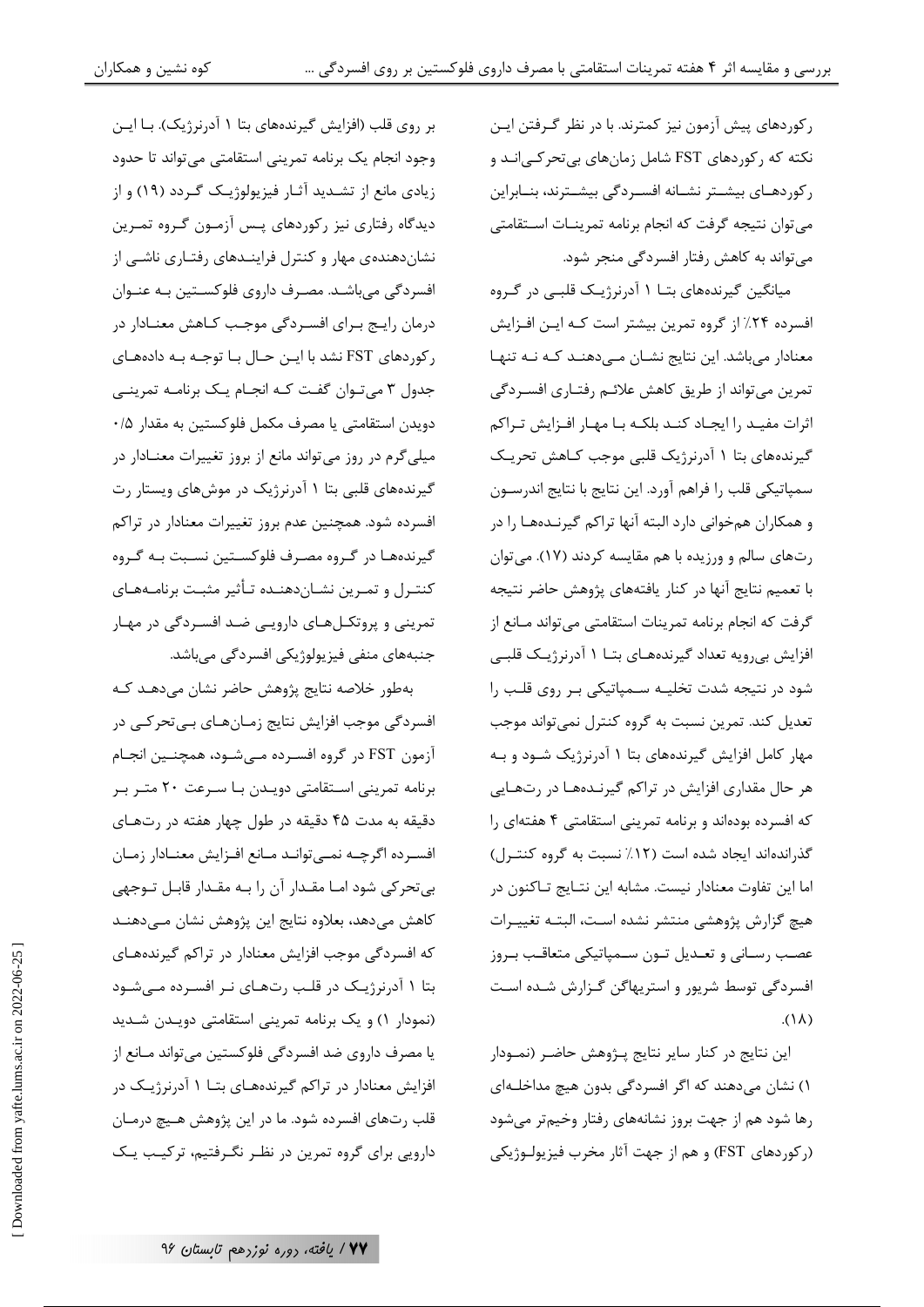برنامـه تمرینـی ورزشـی اسـتقامتی در کنـار یـک درمـان دارویی می تواند به عنوان زمینهای برای پژوهش بیشتر در آینده مد نظر قرار گیرد.

# تشکر و قدردانی

از کلیه افرادی کـه مـا را در انجـام ايـن پـروژه يـاري كردند خصوصأ اسـاتيد راهنمـا و مشـاور كمـال تقـدير و سپاسگزاری را داریم.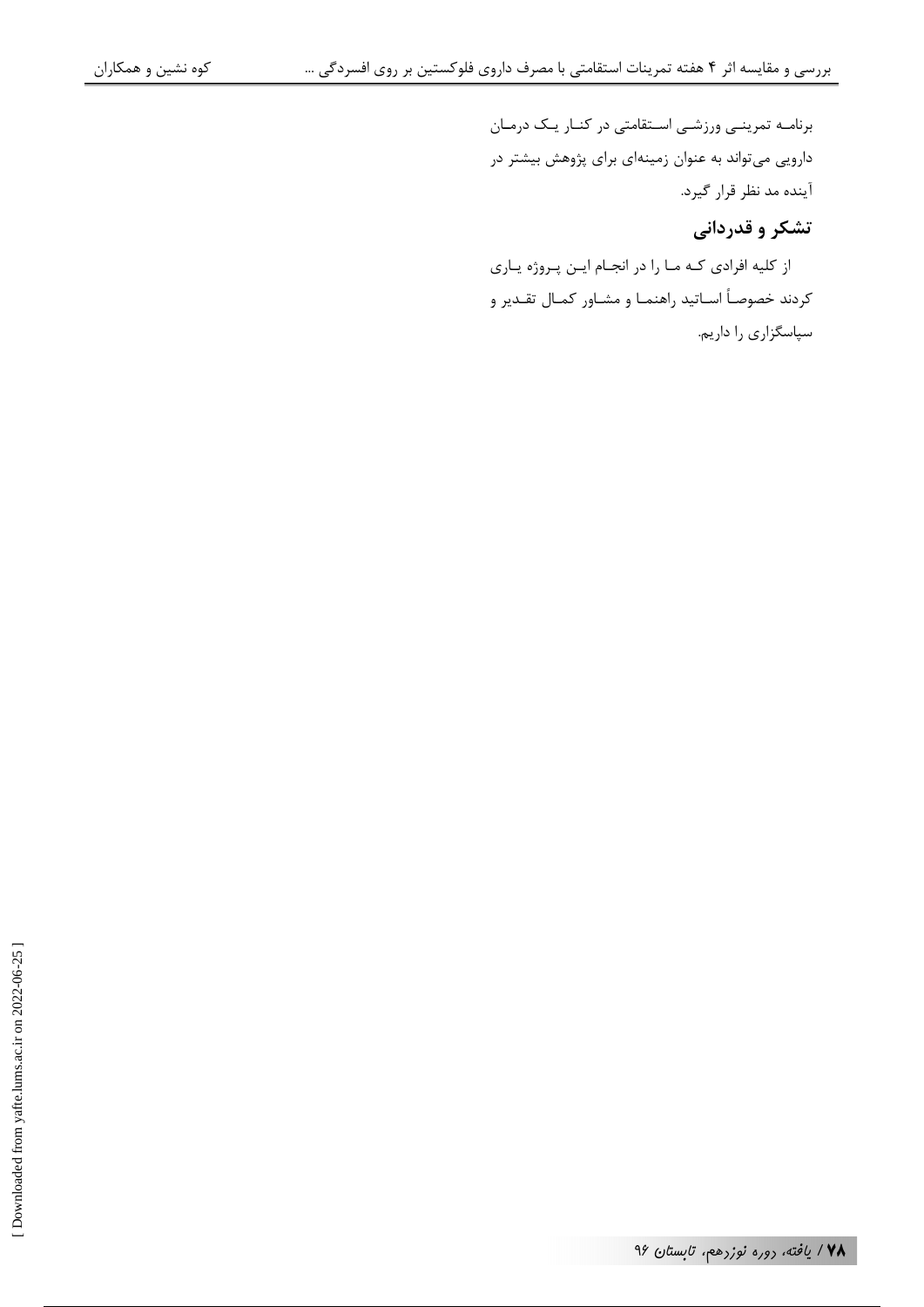## **References**

- 1. Blumenthal JA, Califf R, Williams RS, Hindman M. Cardiac rehabilitation: a new frontier for behavioral medicine. J Cardiac Rehabil. 1983; 3: 637-656.
- 2. Naughton J, Bruhn JG, Lategola MT. Effects of physical training on physiologic and behavioral characteristics of cardiac patients. Arch Phys Med Rehabil. 1968; 49: 131-137.
- 3. Blumenthal JA, Emery CF, Walsh MA, Cox DR, Kuhn CM, Williams RB, et al. Exercise training in healthy type A middleaged men: effects on behavioral and cardiovascular responses. Psychosomatic Med. 1988; 50(4): 418-433.
- 4. Lett HS, Blumenthal JA, Babyak MA, Sherwood A, Strauman T, Robins C, et al. Depression as a risk factor for coronary artery disease: evidence, mechanisms, and treatment. Psychosomatic Med. 2004; 66(3): 305-315.
- 5. Maines TY, Lavie CJ, Milani RV, Cassidy MM, Gilliland YE, Murgo JP. Effects of cardiac rehabilitation and exercise programs on exercise capacity, coronary risk factors, behavior, and quality of life in patients with coronary artery disease. South Med J. 1997; 90: 43-49.
- 6. Bloomquist CG, Saltin B. Cardiovascular adaptations to physical exercise. Ann Rev Physiol. 2009; 45: 169-189.
- 7. Goldsmith RL, Bigger JT Jr, Steineman RC, Fleiss JL. Comparison of 24-hour parasympathetic activity in endurance trained and untrained young men. J Am Coll Cardiol. 2016; 20: 552-558.
- 8. Brown M, Brown D, Murphy M. Hypokalemia from beta2-receptor stimulation by circulating epinephrine. N England J Med. 1983; 309(23): 1414-1419.
- 9. Cohn JN. Plasma noradrenaline and mortality. Clin Cardiol. 2011; 1: 9-12.
- 10. Billman GE. Heart rate response to the onset of exercise: evidence for enhanced cardiac sympathetic activity in animals susceptible to ventricular fibrillation. Am J Physiol Heart Circ Physiol. 2006; 291: 429- 435.
- 11. Mangin L, Swynghedauw B, Benis A, Thibault N, Lerebours G, Carré F. Relationships between heart rate and heart rate variability: study in conscious rats. J Cardiovascular Pharmacol. 1998; 32(4): 601-607.
- 12. Billman GE. A comprehensive review and analysis of 25 years of data from an in vivo canine model of sudden cardiac death. Pharmacol Therap. 2006; 111: 808-835.
- 13. Barbier J, Rannou-Bekono F, Marchais J, Berthon PM, Delamarche P, Carr ÉF. Effect of training on beta1 beta2 beta3 adrenergic and M2 muscarinic receptors in rat heart. Med Sci Sport Exerc. 2004; 36(6): 949-954.
- 14. Aubert AE, Seps B, Beckers F. Heart rate variability in athletes. Sports Med. 2003; 33: 889-919.
- 15. Schwartz PJ, Vanoli E, Stramba-Badiale M, De Ferrari GM, Billman GE, Foreman RD. Autonomic mechanisms and sudden death. New insights from analysis of baroreceptor reflexes in conscious dogs with and without a myocardial infarction. Circulation. 1988; 78(4): 969-979.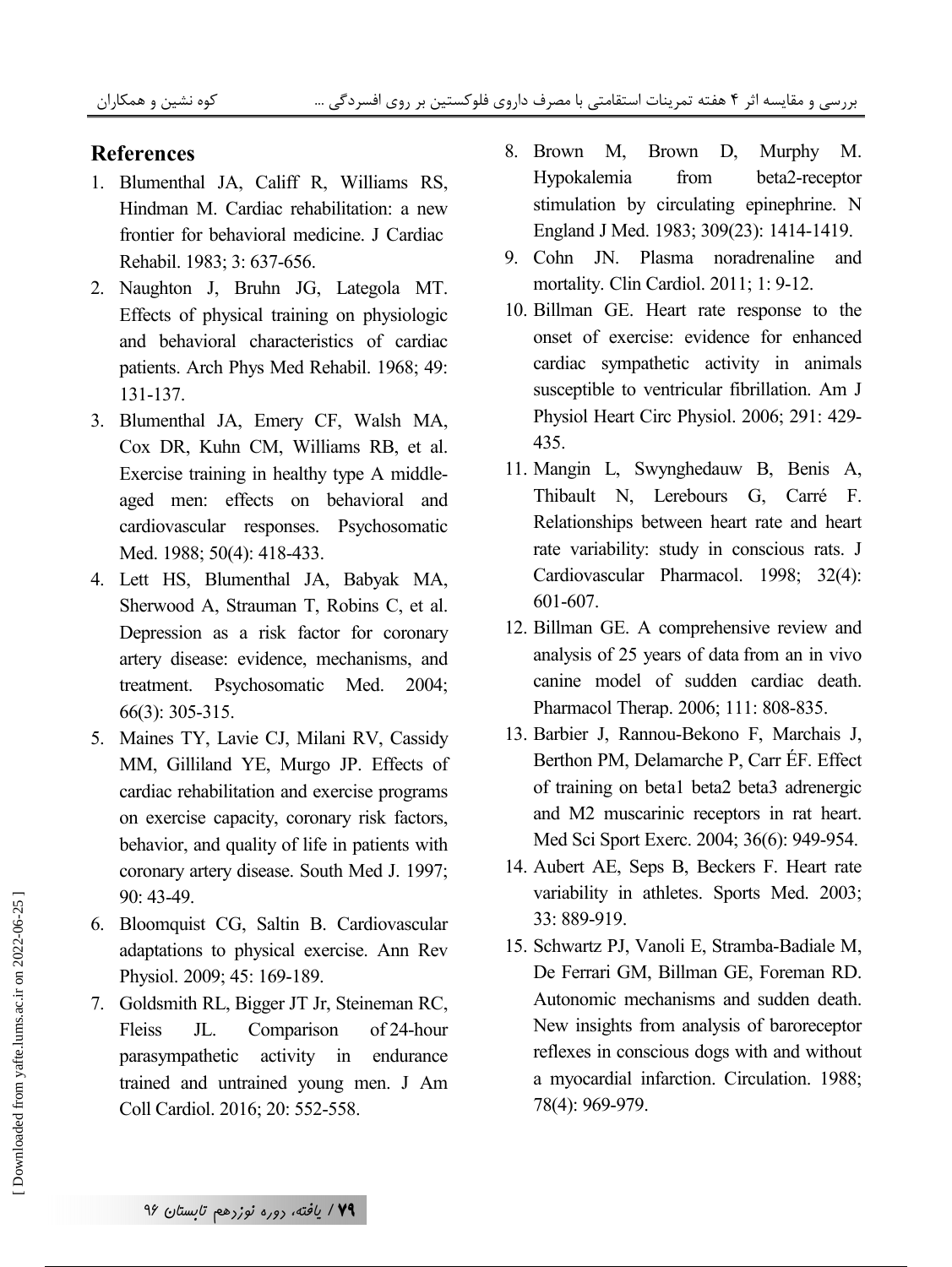- 16. Battes LC, Pedersen SS, Oemrawsingh RM, van Geuns RJ, Al Amri I, Regar E, et al. Beta blocker therapy is associated with reduced depressive symptoms 12months post percutaneous coronary intervention. J Affect Dis. 2012; 136(3): 751-757.
- 17. Anderson JW, Lambert EA, Sari CI, Dawood T, Esler MD, Vaddadi G, et al. Cognitive function, health-related quality of life, and symptoms of depression and

anxiety sensitivity are impaired in patients with the postural orthostatic tachycardia syndrome (POTS). Frontiers in physiology. 2014; 5: 67-73.

- 18. De Schryver C, Mertens-Stryhagen J. Heart tissue acetylcholine in chronically exercised rats. Experientia. 1972; 31: 316-321.
- 19. Koob GF. Corticotropin-releasing factor, norepinephrine, and stress. Biol Psychiatry. 1999; 46: 1167-1180.